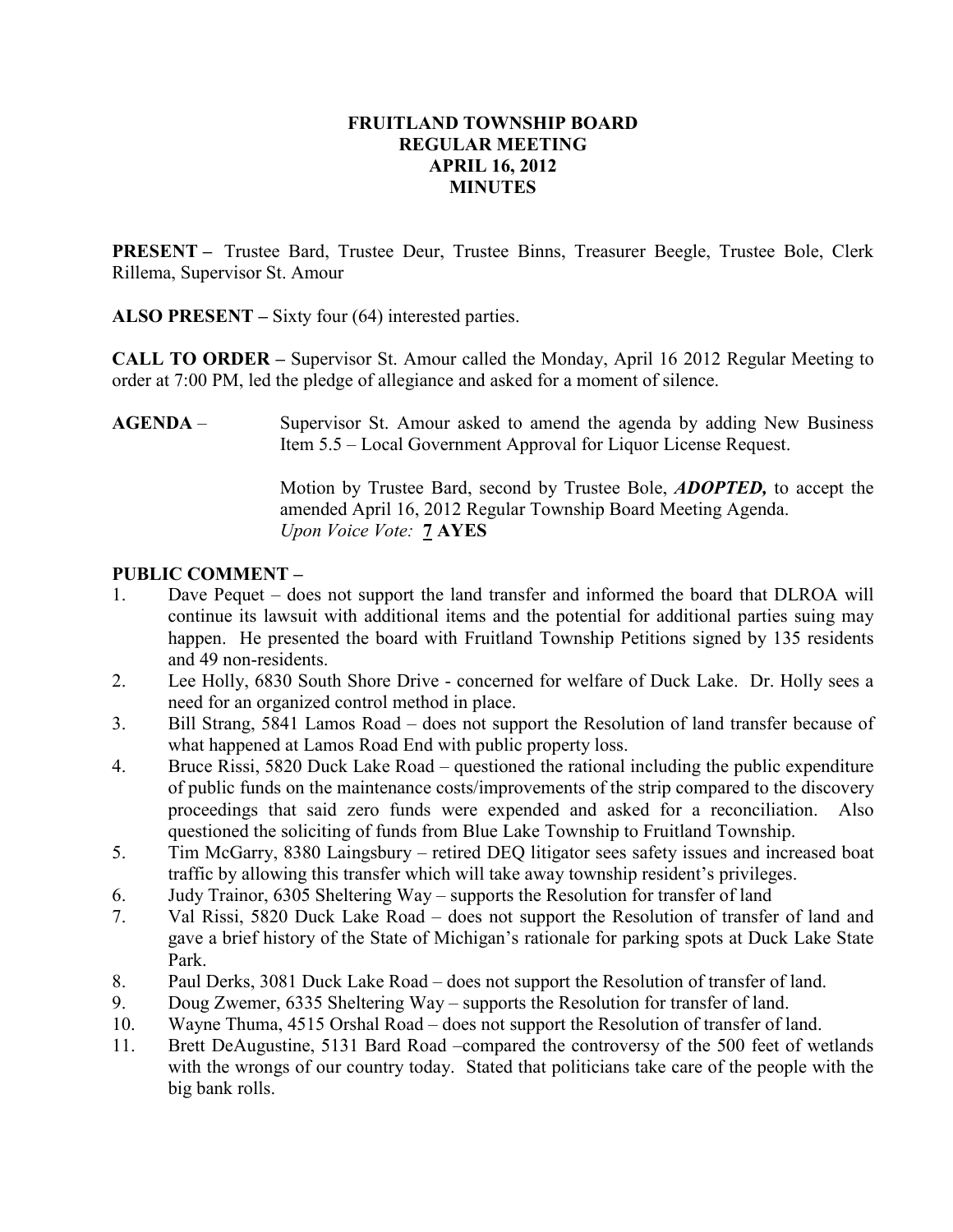- 12. Laura Shields, 5225 W. McMillan Road Stated she serves as the Chair of the Parks and Recreation Commission and stated the history and reasoning for presenting the Resolution for conveyance of land transfer with Marcus Dunes to the Board of Trustees.
- 13. Loni Ward, 5854 Duck Lake Road does not support the Resolution of transfer of land and would like the courts to decide.
- 14. Chris Pequet, 5650 Duck Lake Road does not support the Resolution of transfer of land and stated it was sinful.
- 15. Lynn Knopf, 4328 Mystic Lane does not support the Resolution of transfer of land and will continue to gather additional petition signatures if necessary.
- 16. Bill Trainor, 6305 Sheltering Way supports the Resolution of transfer of land which upholds their easement confirmed by the Circuit Court.
- 17. Dick Durell, 4325 Scenic Drive does not support the Resolution of transfer of land.
- 18. John Spooner, 5117 Duck Lake Road cares about the environment and asked the board to tread lightly and move slow. Suggested outlawing gasoline engines on boats in Duck Lake.
- 19. Ron Peel, 6405 Sheltering Way supports the Resolution of transfer of land and stated that he served on the Citizen's Advisory Committee in which all were asked to take an oath and Bruce Rissi refused.
- 20. Don Irwin, 5823 Lamos Road informed the audience that nobody cares and protect what you have.
- 21. Sharon Genter, 5800 Duck Lake Road requested the board to not act on the Resolution and let the courts decide.

Public Comment closed at 8:00 PM.

MINUTES - Motion by Trustee Bard, second by Trustee Bole, ADOPTED, to accept the March 12, 2012 Work Session Minutes, March 19, 2012 Regular Meeting Minutes and March 30, 2012 Special Meeting Minutes Upon Voice Vote: 7 AYES

### RECEIPTS & DISBURSEMENTS –

Motion by Treasurer Beegle, second by Trustee Binns, ADOPTED, to accept the Receipts of \$103,885.63 and Bank Balance and Certificate of Deposits of \$1,172,108.71 for the period of March 1, 2012 through March 31, 2012 as reported by Melissa Beegle, Fruitland Township Treasurer and approve General Fund 101 Disbursements in the amount of \$227,048.07 for the period of March 1, 2012 through March 31, 2012 as reported by Karolyn Rillema, Fruitland Township Clerk. Upon Voice Vote: 7 AYES

ANNOUNCEMENTS/COMMUNICATIONS – Supervisor St. Amour announced that Sable Point Lighthouse Keepers Association has taken over White River Light Station as of April 1, 2012 and is getting the building ready for a May opening. Wilson Forestry is securing a logging contract for the Simonelli property for Red pines. The road behind Fire Station #2 will be repaired by our Forester now that it has had time to dry out. The Michigan Township Association quarterly meeting is scheduled for April  $30<sup>th</sup>$  at 7:00 PM at Laketon Township.

### COMMITTEE APPOINTMENTS-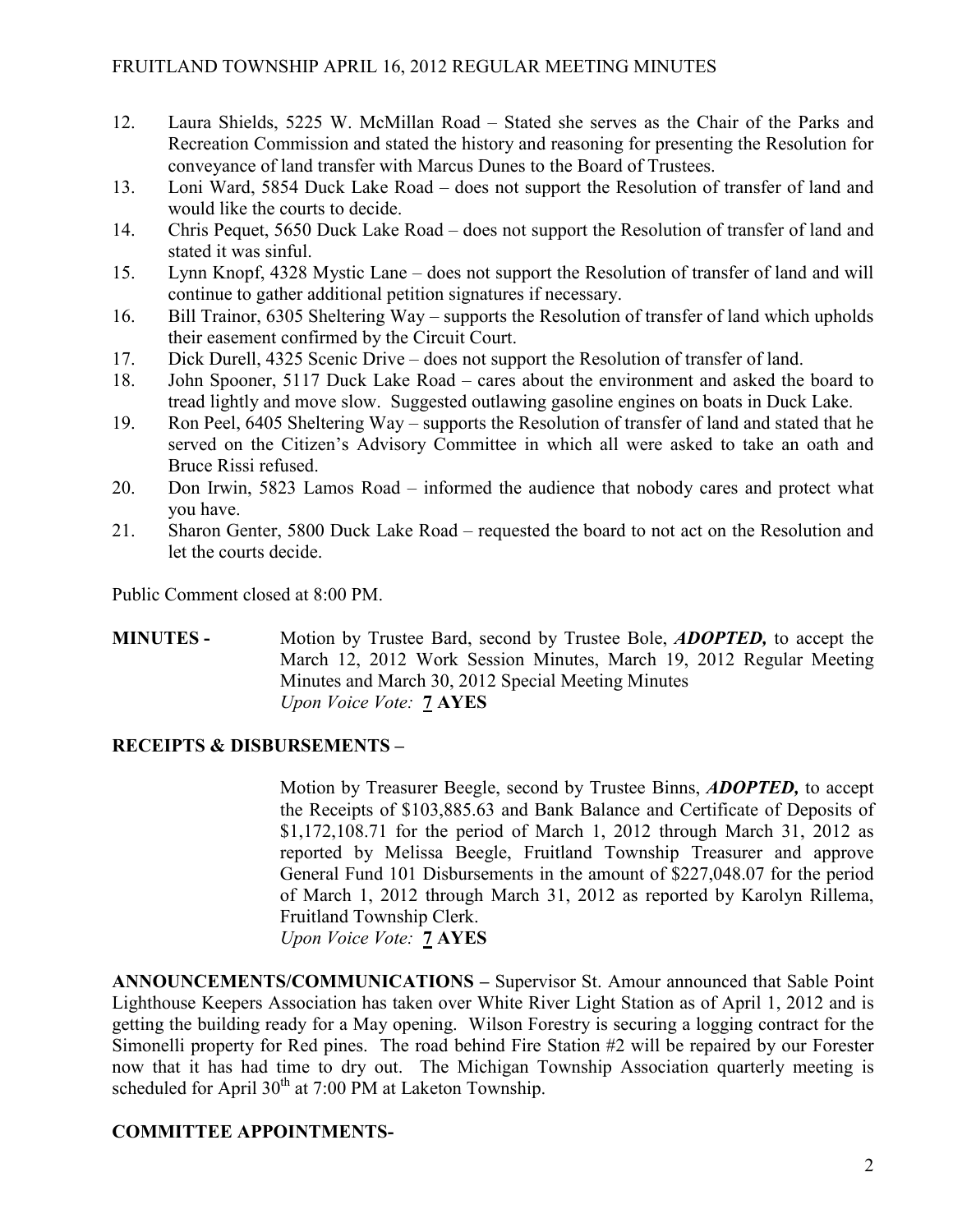• Planning Commission alternate to Joint Planning Commission --term ending at pleasure of the board – Willie Josephson.

> Motion by Trustee Deur, second by Trustee Binns, **ADOPTED**, to approve appointing Willie Josephson as an alternate to the Joint Planning Commission at the pleasure of the board. Upon Voice Vote: 7 AYES

### COMMITTEE/BOARD UPDATES –

- White Lake Ambulance Authority Trustee Bard reported that the WLAA met on March 28 at 7:00 PM. There have been 85 calls since April  $1<sup>st</sup>$ . The WLAA is the official owner of the Gerry & Ellie Krause Memorial Public Safety Building located in Whitehall Township donated by the Krause family. Employees were not given salary increases and medical insurance premiums are expected to increase 15-17%.
- White Lake Fire Authority Treasurer Beegle that a March meeting was not held but conversation with the WLAA regarding sharing their new building continues. The next meeting of the WLFA is May 10, 2012.
- Parks & Recreation Commission Supervisor St. Amour presented history and background on the Marcus Park issue leading up to the Resolution presented tonight for adoption by the Board of Trustees from the Parks & Recreation Commission.

#### FRUITLAND TOWNSHIP RESOLUTION 2012-14

### CONVEYANCE OF A CERTAIN PORTION OF MARCUS PARK TO THE MARCUS DUNES CONDOMINIUM ASSOCIATION

- WHEREAS, A resolution providing for the conveyance of a certain portion of Marcus Park to the Marcus Dunes Condominium Association in order to remove existing easements over, across and on the functional portions of Marcus Park, and
- WHEREAS, The Board of Trustees of Fruitland Township has reviewed the Resolution of the Fruitland Township Parks and Recreation Commission dated December 5, 2011 and deems it in the interest of the public health, safety, morals, comfort, and general welfare of the township and its residents to make such conveyance to allow for the Public's exclusive use of the functional portions of Marcus Park, and

NOW, THEREFORE, BE IT RESOLVED, by the Board of Trustees of Fruitland Township that the Township Supervisor is hereby empowered, on behalf of Fruitland Township, to enter into a certain agreement to transfer a certain parcel of property for the extinguishment of certain easement rights, a copy of which is attached hereto. A majority of the Township Board members find that the parcel of property referred to in said agreement as the "Narrow Strip" is not needed for public purposes. The Board of Trustees of Fruitland Township further finds that the conveyance of said Narrow Strip to the Marcus Dunes Condominium Association and the Unit Owners thereof, in exchange for the surrender of all easement rights currently held over the balance of Marcus Park to be in the best interest of Fruitland Township residents. This resolution is adopted pursuant to MCL § 41.2.

Motion by Trustee Binns, supported by Trustee Bole, *ADOPTED*, Resolution 2012-14 for Conveyance of a certain portion of Marcus Park to the Marcus Dunes Condominium Association.

Upon a roll call vote, the members voted as follows:

"AYE": Trustee Bole, Treasurer Beegle, Clerk Rillema, Trustee Bard, Trustee Deur, Trustee Binns, Supervisor St. Amour

"NAY": None "ABSENT": None

BE IT RESOLVED THAT, Resolution 2012-14, Conveyance of a certain portion of Marcus Park to the Marcus Dunes Condominium Association was ADOPTED at the April 16, 2012 Regular Meeting of the Township of Fruitland.

#### Karolyn Rillema, Clerk

Trustee Comments: Trustee Deur stated that this is probably the toughest issue this board has had to handle during our administration. Not being able to broker a positive negotiation between all parties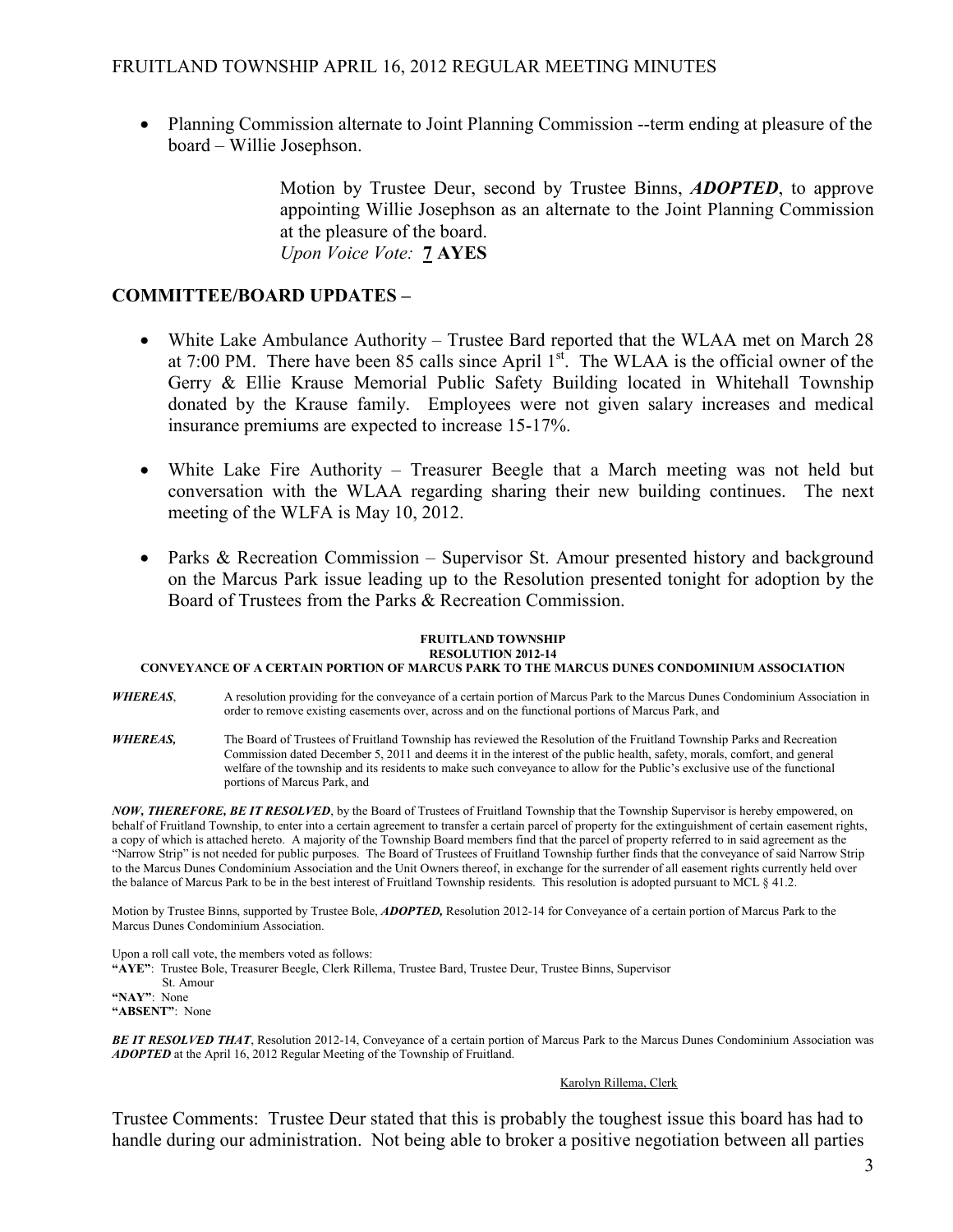## FRUITLAND TOWNSHIP APRIL 16, 2012 REGULAR MEETING MINUTES

is disappointing, but feels it is in the best interest of Fruitland Township to remove itself from further litigation. Also, this issue has been very costly to the Fruitland Township taxpayers. Legal counsel has stated that this is our best attempt to protect the vast majority of the park for the public. Trustee Binns stated that she is confident that the property owners in Marcus Dunes have negotiated in good faith and will be conscious of not placing too many docks on the property. Trustee Bole has served on this board for all seven years of the litigation and would have liked to put the money expended on court costs towards road improvements and was disappointed in the half truths in the ad placed in the White Lake Beacon by DLROA. Clerk Rillema thanked the Parks & Recreation Commission along with the current Township Board for their continued efforts and felt that Winterwood Shores probably had the same rights as Marcus Dunes but because of documentation not being recorded correctly did not enable the Board to honor. Clerk Rillema supported the Resolution presented tonight. Treasurer Beegle stated that it is unfortunate that a global resolution was unable to be reached but is supportive of the Resolution.

- Planning Commission Trustee Deur reported that the slate of officers for fiscal year 2012-13 were elected as follows: Chair Dave Roesler, Vice Chair Tom Thompson and Secretary Willie Josephson. A public hearing for a Special Land Use is scheduled for the May meeting.
- Zoning Board of Appeals Clerk Rillema reported that the Zoning Board of Appeals heard two applicants on April 9, 2012. The first applicant, Christopher Campeau, 4753 W. Bard requested a variance of Article III, General Provisions, Section 3.08 E. Detached accessory buildings (2) be placed at least 200 feet from the road right-of-way if located in the front yard between the house and road in the RR, LDR, MDR, MHDR and HDR Districts. His variance request was to place an accessory building 135 feet from the road right-of-way. The Zoning Board of Appeals denied his request due to lack of hardship (4-1). The second applicant, White Lake Golf Club, 6777 South Shore Drive requested a variance from Article III, General Provisions, Section 3.08 G. Accessory building sizes, heights and setbacks and Article XVI, Special Land Uses, Section 14.04 Special Land Use Specific Requirements K. Golf Course (5) A driving range may be included as an accessory use subject to the following requirements (d) The driving range shall not include separate public facilities for vehicle access, circulation or parking. Such amenities shall be combined with the primary vehicle access, circulation and parking facilities for the golf course. The Zoning Board of Appeals adopted unanimously to approve the variance requests for the construction of an accessory building and parking for a proposed practice facility including driving range, putting green(s) and sand traps with entrance off of Michillinda Road.
- Citizens Advisory Wireless Committee Trustee Deur reported Agri-Valley is interested in possible usage of an existing tower for broadband use off Michillinda.
- McMillan Road End Update Supervisor St. Amour stated that the stairway and fencing is nearing completion. Signage has been ordered.
- White Lake Public Advisory Committee Trustee Deur reported that the committee endorsed the Mute Swan Cull presented by the Muskegon Conservation District.

### OLD BUSINESS –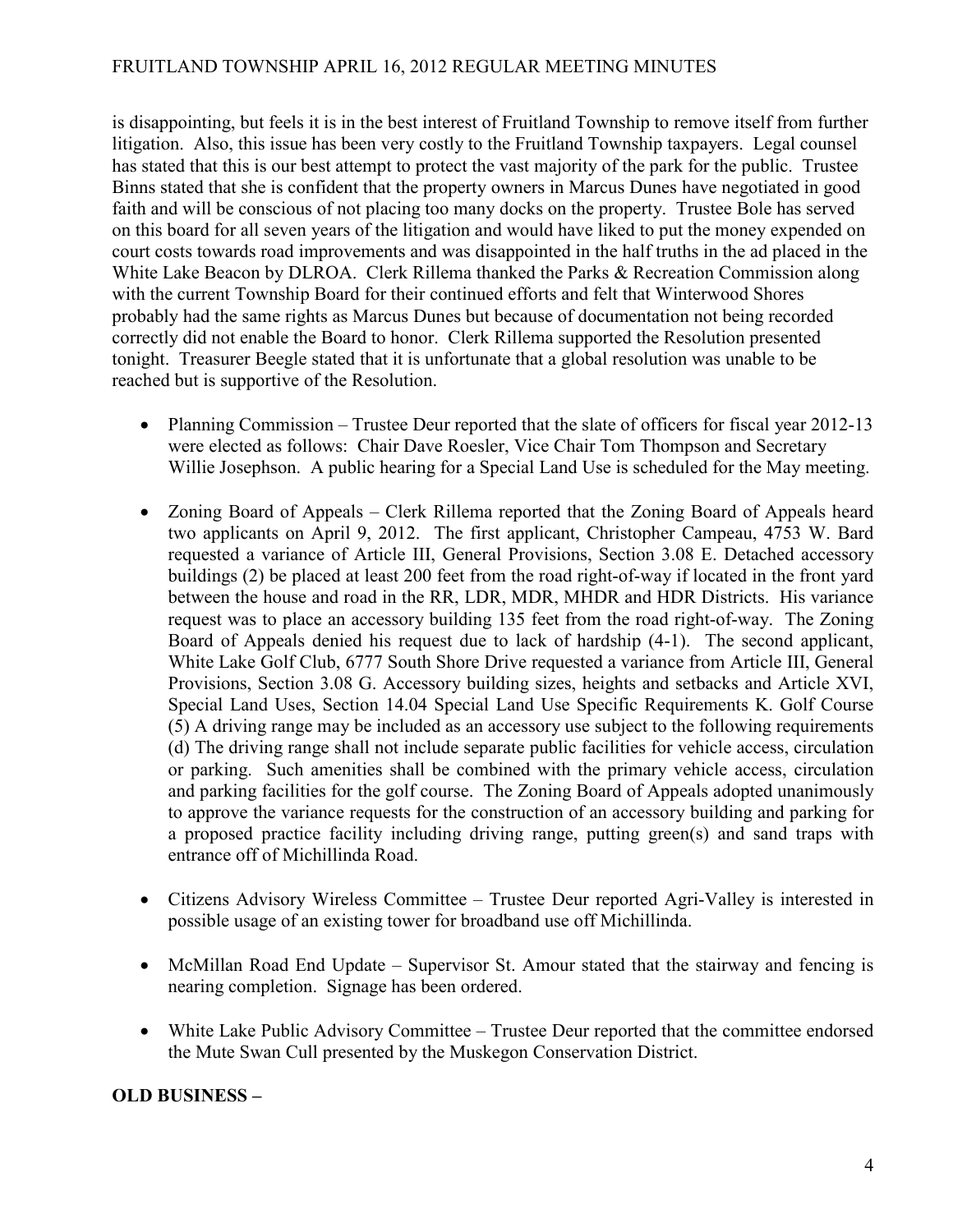- 1. Ordinance Enforcement Supervisor St. Amour stated that letters have been written and are ready to be sent for ordinance enforcement issues.
- 2. Life Ring Options Supervisor St. Amour stated that he has received one of two quotes requested for the security of the life rings at the pier which will be discussed at the May work session.

### NEW BUSINESS –

1. Discount Dump Day –

Motion by Trustee Bard, second by Trustee Bole, **ADOPTED**, to authorize Discount Dump Days from Saturday, July 7, 2012 – Saturday, July 28, 2012 for one trip with a maximum cost of \$5.00. Residents/property owners may pick up their coupon at the township office and must be presented to the Ecology Station Attendant at the time of use.

Roll Call Vote: Trustee Bard AYE, Trustee Deur AYE, Trustee Binns AYE, Clerk Rillema AYE, Treasurer Beegle AYE, Trustee Bole AYE, Supervisor St. Amour AYE

2. Section 125 Cafeteria Plan –

Motion by Trustee Deur, second by Trustee Bard, ADOPTED, to move to establish the Cafeteria Plan Section 125 and authorize the Clerk to sign such document and place on file at Fruitland Township. Upon Voice Vote: 7 AYES

3. Township Hall Friday Office Hours –

Motion by Trustee Binns, second by Trustee Bard, ADOPTED, to continue the reduced Township Hall Friday office hours until further notice or at the discretion of the board. Upon Voice Vote: 7 AYES

4. Muskegon County  $1<sup>st</sup>$  Qtr PINS Payment –

Motion by Clerk Rillema, second by Treasurer Beegle, ADOPTED, to authorize the Clerk to pay the  $1<sup>st</sup>$  Qtr PINS Invoice to Muskegon County in the amount of \$10,065.50. Roll Call Vote: Trustee Bard AYE, Trustee Deur AYE, Trustee Binns AYE, Trustee Bole AYE, Treasurer Beegle AYE, Clerk Rillema AYE, Supervisor

St. Amour AYE

5. Cemetery Crypt –

Motion by Clerk Rillema, second by Trustee Binns, **ADOPTED**, to amend motion 3-12-07 adding to that motion that all work must be completed July 1, 2013.